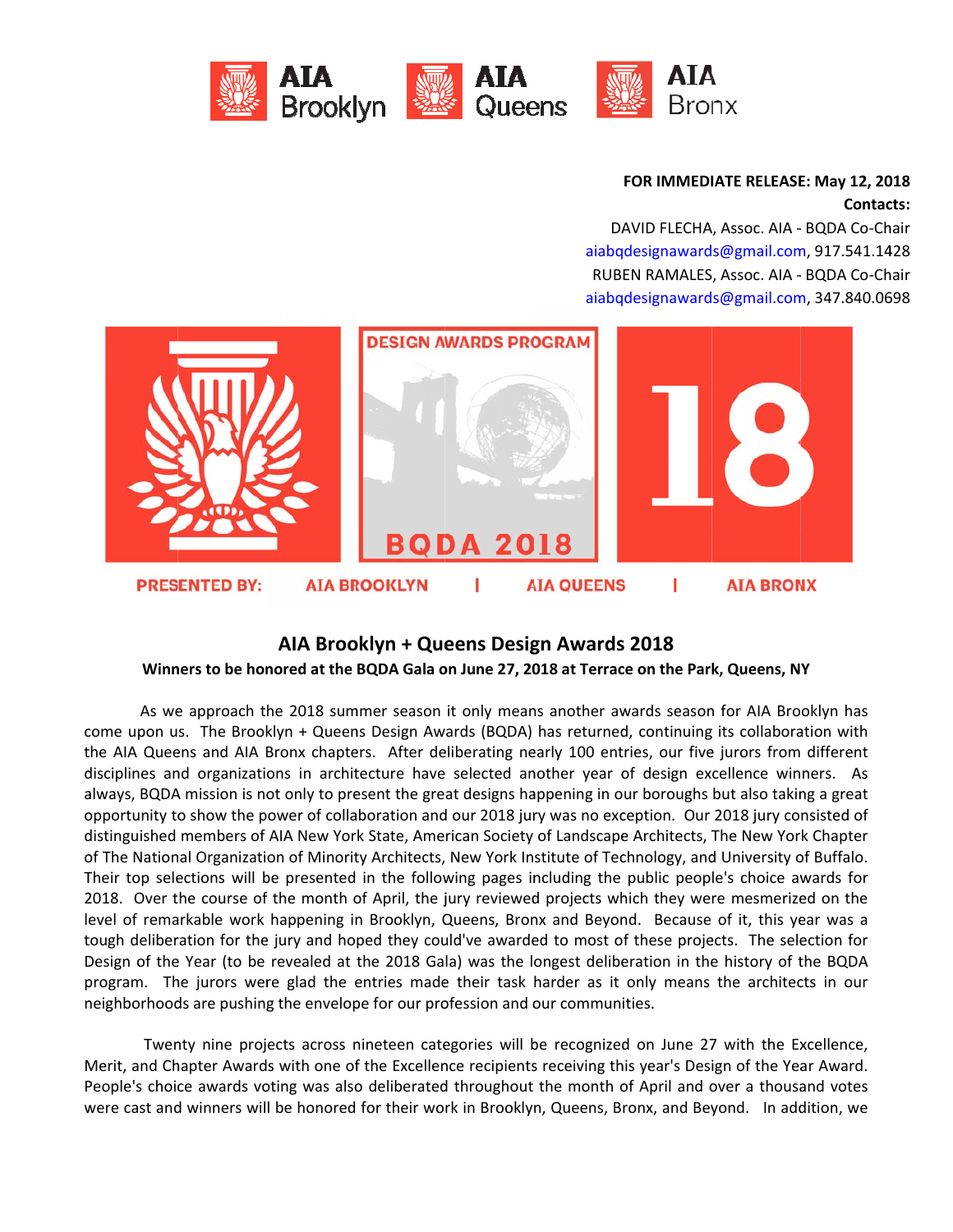

will be honoring five individuals that have provided a significant amount of contribution in the profession through BQDA honor awards (winners to be in the following pages).

All of our winners will be honored at our BQDA Gala on June 27, 2018 at Terrace on the Park in Queens. Visit aia-bqda.weebly.com for ticket going on sell near the end of May. A big thanks to our sponsors Eric Soltan Photography, Super Enterprises-Marvin and Benjamin Moore for helping make this program successful. Please v visit aia‐bqda .weebly.com for all our wi nner's and pr roject inform ation.

Jurors for the 2018 Brooklyn + Queens Design Awards were as follows, Graciela Carrillo, AIA, LEED AP; Jeffrey Charles-Pierre, NOMA, Assoc. AIA; Toshi Karato, PLA, ASLA; Assoc. AIA; Kelly Hayes Mcalonie, FAIA; and Giovanni S Santamaria

**B BQDA 2018 S ponsors:**

**C CHAMPION** 







**C CONTRIBUTO ORS B Benjamin Mo oore**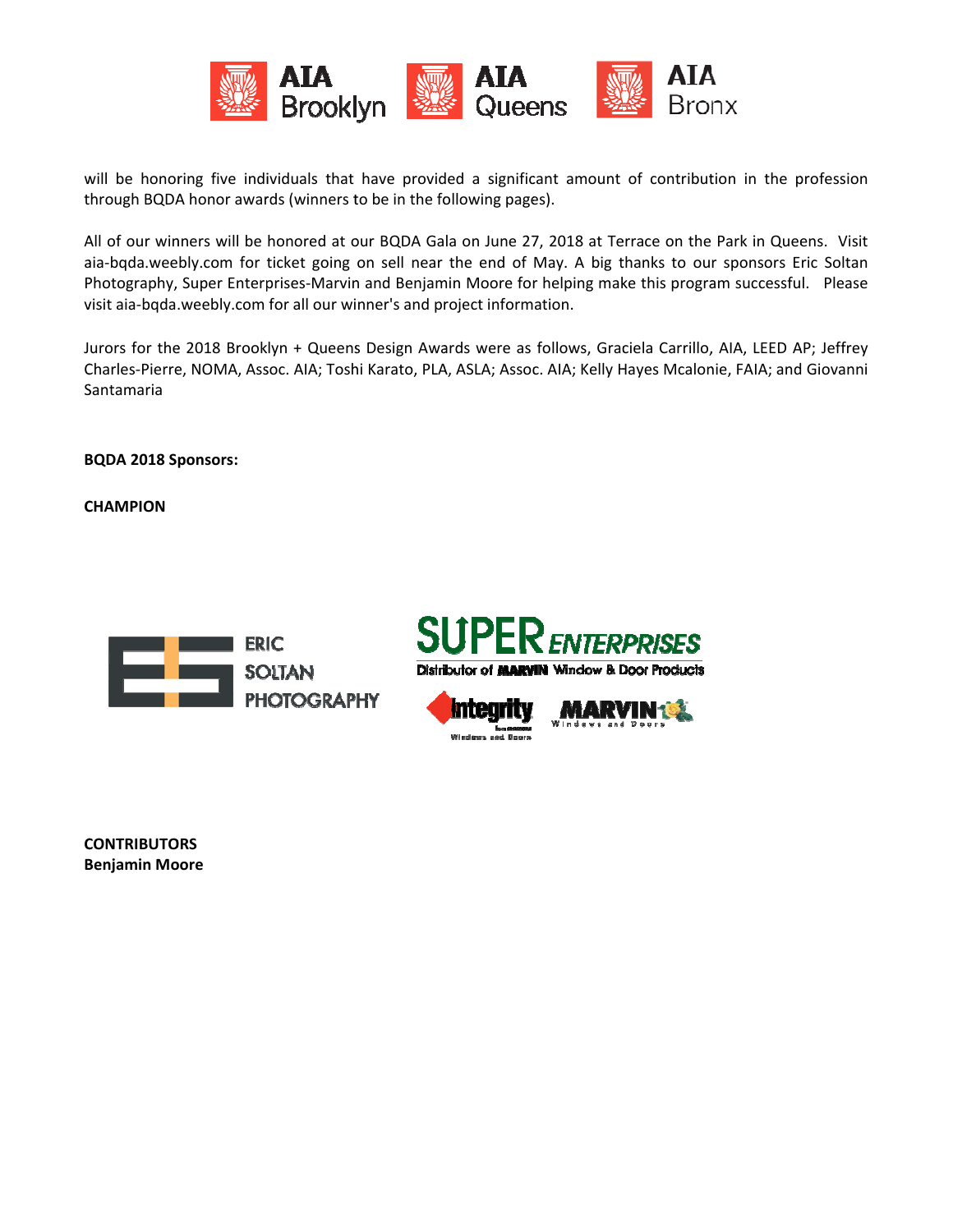

### 2018 Brookyln + Queens Design Awards Winners (Photo Credits):

One-Two Family Residential

Excellence: Park Slope Townhouse (Brooklyn, NY) - Resolution 4 Architecture (Photo 01 - Photo Credit: Eric Soltan Photography)

Merit: Surboard House (Queens, NY) - Barker Freeman (Photo 02 - Photo Credit: Francis Dzikowski/OTTO)

**Multiple Family Residential** 

Excellence: The Forge (Long Island City, NY) - FX Collaborative (Photo 03 - Photo Credit: Eduard Hueber/archphoto and Adam Kane Macchia)

Merit: Greenpoint Condominium (Brooklyn, NY) - Lubrano Ciavarra Architects (Photo 04 - Photo Credit: Chris Cooper Photographer)

Mix Use Residential

Merit: Pierhouse at Brooklyn Bridge Park (Brooklyn, NY) - Marvel Architects (Photo 05 - Photo Credit: David Sundberg/ESTO)

Institutional

Excellence: Greenpoint EMS Station (Brooklyn, NY) - Michieli + Wyetzner Architects (Photo 06 - Photo Credit: Alexander Severin Architectural Photography)

Merit: Pratt Institute, Department of Film and Video (Brooklyn, NY) - Think-Arc (Photo 07 - Photo Credit: Alexander Severin Architectural Photography)

#### **Commercial /Industrial - Small Projects**

Merit: DOT Painting Department Storage House (Brooklyn, NY) - Building Studio Architects (Photo 08 - Photo Credit: Ashok Sinha Photography)

Commercial/Industrial - Large Projects Merit: Sculpture Studio (Brooklyn, NY) - Andrew Berman Architect (Photo 09 - Photo Credit: Michael Moran/OTTO)

#### Additions/Renovations

Merit: House for Booklovers and Cats (Brooklyn, NY) - Barker Freeman (Photo 10 - Photo Credit: Francis Dzikowski/OTTO)

Urban Planning/Design

Excellence: Naval Cemetery Landscape (Brooklyn, NY) - Marvel Architects (Photo 11 - Photo Credit: Max Toughey)

Merit: NYCHA Red Hook Houses Sandy Resiliency Renewal (Brooklyn, NY) - Kohn Pedersen Fox Associates (Photo 12 - Photo Credit: Kohn Pedersen Fox)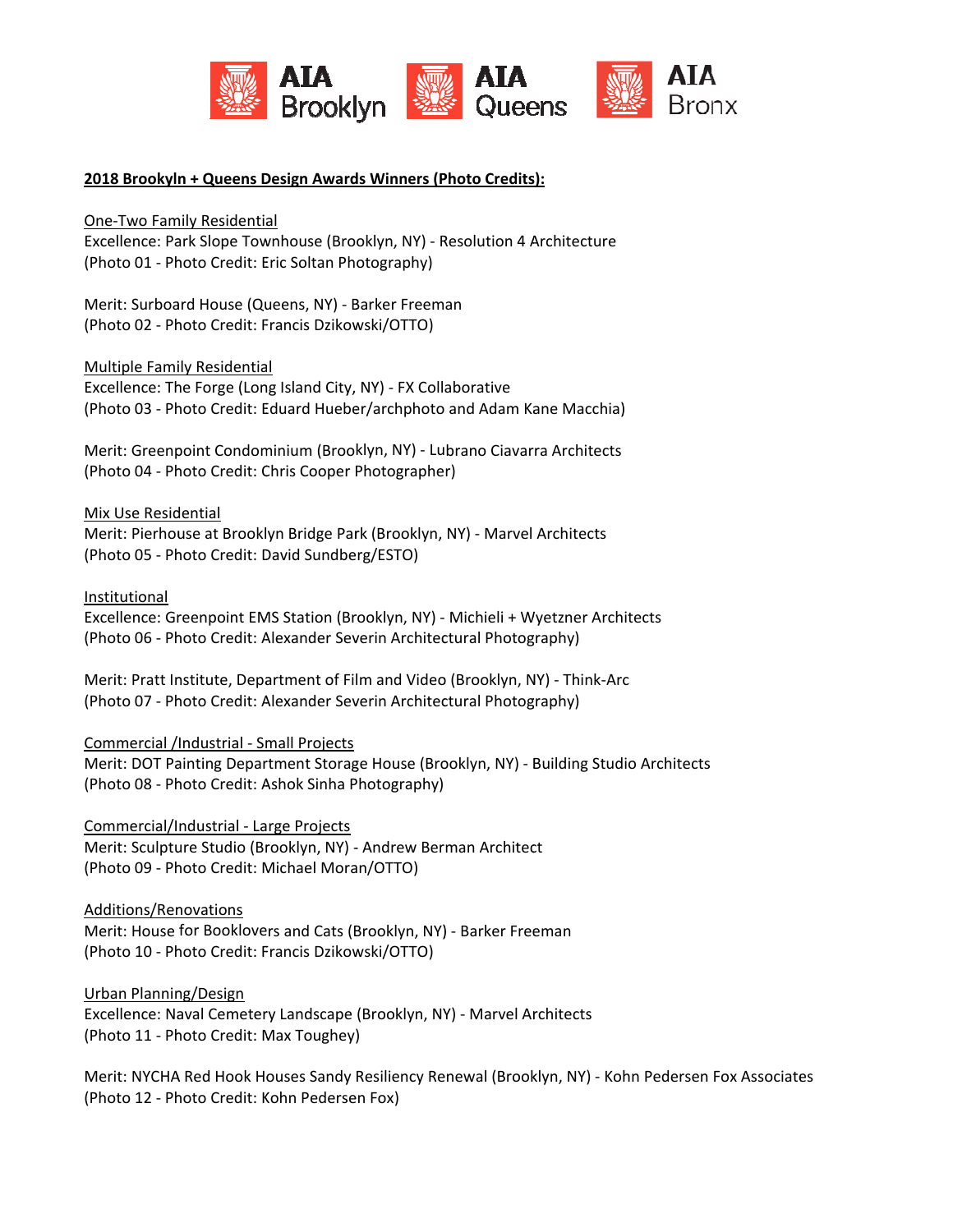

**Adaptive Reuse/Historic Preservation** Excellence: Empire Stores (Brooklyn, NY) - Studio V (Photo 13 - Photo Credit: David Rahr, Lester Ali)

Merit: Building 77 at the Brooklyn Navy Yard (Brooklyn, NY) - Marvel Architects (Photo 14 - Photo Credit: David Sundberg/ESTO)

Sustainable Design

Excellence: Zerega EMS Station (Bronx, NY) - SMH Architecture (Photo 15 - Photo Credit: Michael Moran)

**Interiors** 

Excellence: Hayden (Long Island City, NY) - JG Neukomm Architecture (Photo 16 - Photo Credit: Scott Frances, Jean Gabriel Neukomm)

Merit: Motivate + Citi Bike Headquarters (Brooklyn, NY) - studiomodh (Photo 17 - Photo Credit: Devon Banks)

**Small Firm/Sole Practitioner** 

Excellence: Brooklyn Heights Montessori School (Brooklyn, NY) - PellOverton Architects (Photo 18 - Photo Credit: Simplicitte, Inc.)

Merit: Putnam Townhouse (Brooklyn, NY) - Shapeless Studio (Photo 19 - Photo Credit: Kate Sears Photography)

Local Firm/Local Project Excellence: An Extended Townhouse (Brooklyn, NY) - Von Dalwig (Photo 20 - Photo Credit: Alan Tansey)

Merit: Architect and Collaborators Office (Brooklyn, NY) - CWB Architects (Photo 21 - Photo Credit: Rachael Stollar)

Unbuilt

Excellence: Stair Well Housing (NYC Zoned for R6) - 590 BC (Photo 22 - Photo Credit: 590 BC)

Merit: Greenpoint Library and Environment Education Center (Brooklyn, NY) - Marble Fairbanks (Photo 23 - Photo Credit: Marble Fairbanks Architects)

Local Firm/Beyond BQDA/International

Excellence: James River House (Scottsville, VA) - ARCHITECTUREFIRM (Photo 24 - Photo Credit: James Ewing)

Merit: Lake House (North Wilkesboro, NC) - ARCHITECTUREFIRM (Photo 25 - Photo Credit: James Ewing/OTTO)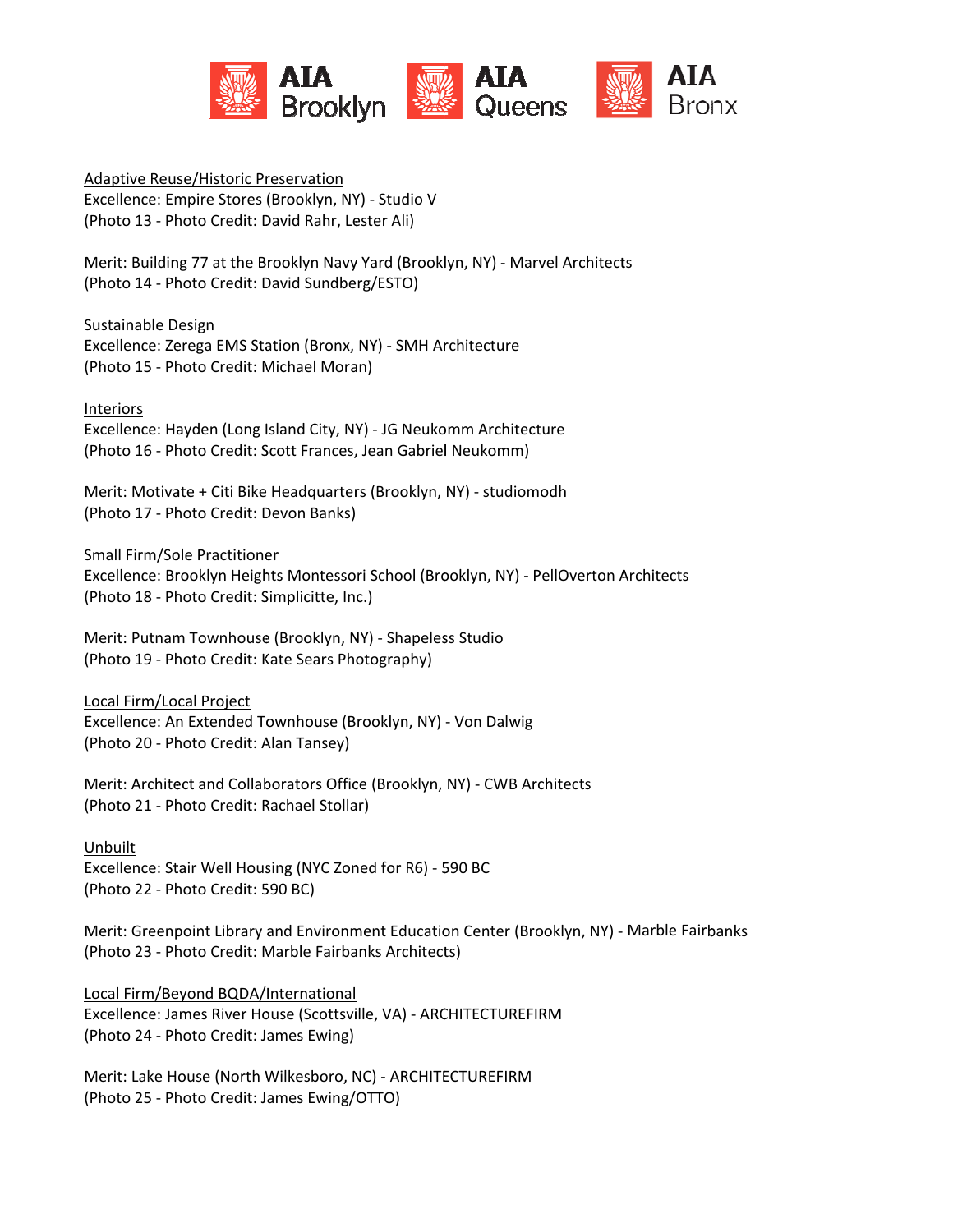

Pro Bono

Excellence: The Connective Project (Brooklyn, NY) - Reddymade (Photo 26 - Photo Credit: Evan Joseph)

**Chapter Awards** AIA Brooklyn: James River House (Scottsville, VA) - ARCHITECTUREFIRM (Photo 27 - Photo Credit: James Ewing)

AIA Queens: United Talmucidal Academy School (Brooklyn, NY) - Zambrano Architectural Design (Photo 28 - Photo Credit: Eric Soltan Photography)

AIA Bronx: Single Family House (Rye, NY) - Studio 360 (Photo 29 - Photo Credit: Mark Roskams)

People's Choice Awards (Over 1,500 Votes) Brooklyn: Bowery Presents: Brooklyn Steel (Brooklyn, NY) (Photo 30 - Gregg Greenwood)

Queens: ARC (Queens, NY) - GKV Architects (Photo 31 - Photo Credit: Kim Wendell Design)

Bronx: The Bronx Defenders Justice Campus (Bronx, NY) - Alta Indelman Architect (Photo 32 - Photo Credit: Sarah Muehlbauer)

Beyond: Fox Run (Greenwich, CT) - Khanna Schultz (Photo 33 - Photo Credit: Michael Moran)

Design of the Year Award To Be Announced during the BQDA Gala (Photo 34)

### 2018 Brooklyn + Queens Honor Awards Winners

Leadership Service Award: Willy L. Zambrano, AIA, LEED AP (Photo 35)

**Community Service Award:** Ann Falutico, AIA (Photo 36)

**Advocacy Service Award:** William E. Gati, AIA (Photo 37)

**Architecture Firm Awards:**